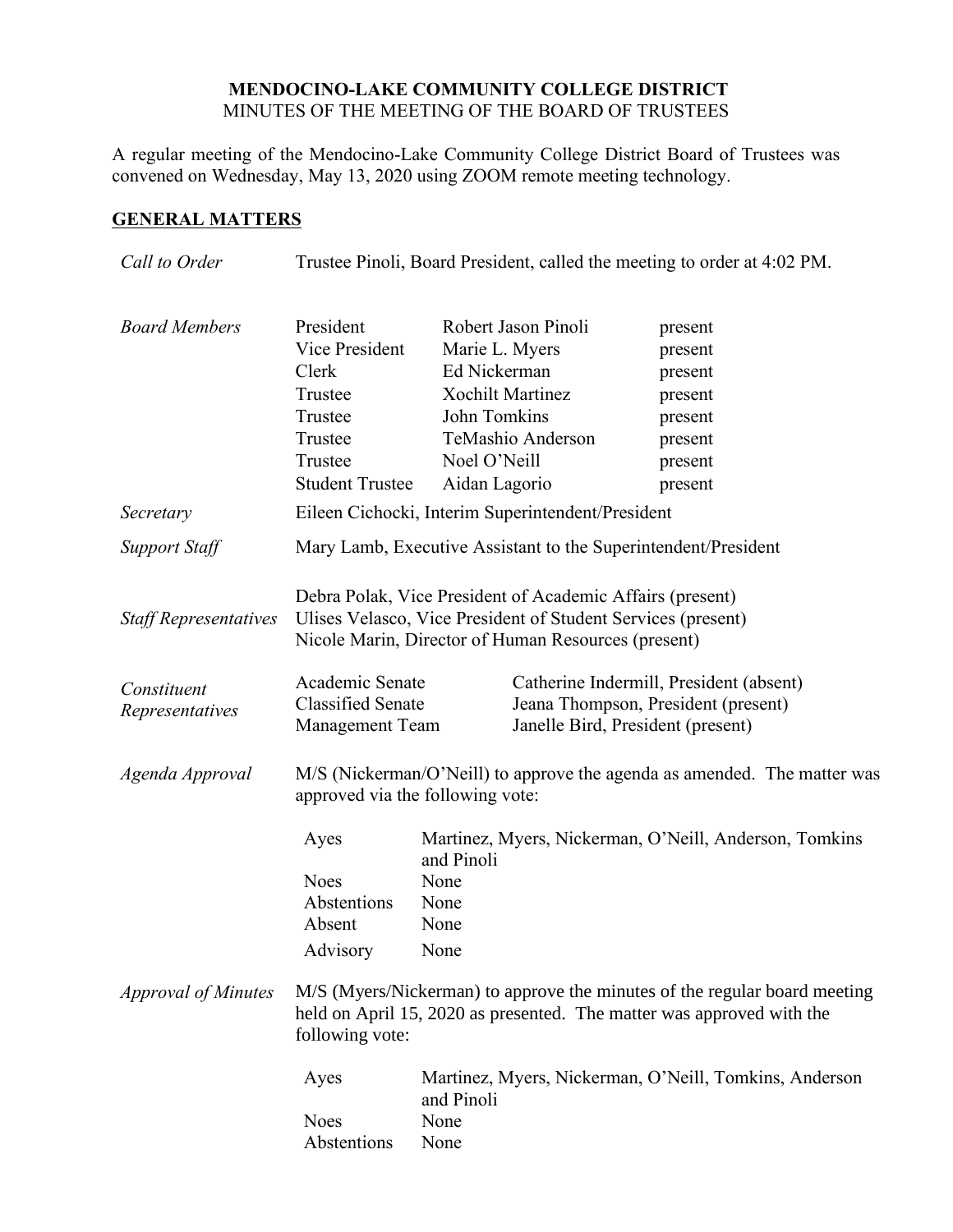|                                                                | Absent<br>Advisory                                                                                                                                                                                                                                                                                                                                                             | None<br>Lagorio                                                                                                                                                                                                               |  |  |
|----------------------------------------------------------------|--------------------------------------------------------------------------------------------------------------------------------------------------------------------------------------------------------------------------------------------------------------------------------------------------------------------------------------------------------------------------------|-------------------------------------------------------------------------------------------------------------------------------------------------------------------------------------------------------------------------------|--|--|
| <b>Public Comments on</b><br><b>Closed Session Items</b>       |                                                                                                                                                                                                                                                                                                                                                                                | There were no comments from the members of the public at this time.                                                                                                                                                           |  |  |
|                                                                | <b>CLOSED SESSION</b>                                                                                                                                                                                                                                                                                                                                                          | The Board adjourned to Closed Session at 4:08 PM with Board President<br>Pinoli stating items 2.1 and 2.4 would be discussed in closed session.                                                                               |  |  |
| Report of Action<br>Taken in Closed<br><b>Session</b>          | <b>OPEN SESSION</b>                                                                                                                                                                                                                                                                                                                                                            | The Board returned to open session at 4:44 PM with Board President Pinoli<br>stating there was nothing to report out from closed session.                                                                                     |  |  |
| <b>Public Comments</b>                                         |                                                                                                                                                                                                                                                                                                                                                                                | There were no comments from the members of the public at this time.                                                                                                                                                           |  |  |
| Recognition of<br>Retirees                                     | Fran Laughton, Deborah White and Roger Hock were recognized by the board<br>for their years of service to Mendocino College. Debra Polak presented a brief<br>overview of each of their individual tenures at Mendocino College. Deborah<br>White was present at the meeting and shared her thoughts on her tenure at the<br>college as well as with her colleague Roger Hock. |                                                                                                                                                                                                                               |  |  |
|                                                                | PRESIDENT AND ADMINISTRATION REPORT<br>A written report was presented by Interim Superintendent/President Cichocki<br>who added the following information:                                                                                                                                                                                                                     |                                                                                                                                                                                                                               |  |  |
|                                                                | Interim Superintendent/President Cichocki pointed out the information from<br>her report in the first two paragraphs regarding the budget. We have received<br>word that the revised budget will be made public tomorrow but it is looking<br>very grim at best.                                                                                                               |                                                                                                                                                                                                                               |  |  |
|                                                                | <b>CONSENT AGENDA</b>                                                                                                                                                                                                                                                                                                                                                          |                                                                                                                                                                                                                               |  |  |
|                                                                | following vote:                                                                                                                                                                                                                                                                                                                                                                | M/S (Tomkins/Nickerman) Board of Trustees does hereby approve the<br>Consent Agenda as presented. The consent agenda was approved with the                                                                                    |  |  |
|                                                                | Ayes                                                                                                                                                                                                                                                                                                                                                                           | Anderson, Martinez, Myers, Nickerman, Tomkins, O'Neill,<br>and Pinoli                                                                                                                                                         |  |  |
|                                                                | <b>Noes</b>                                                                                                                                                                                                                                                                                                                                                                    | None                                                                                                                                                                                                                          |  |  |
|                                                                | Abstentions                                                                                                                                                                                                                                                                                                                                                                    | None                                                                                                                                                                                                                          |  |  |
|                                                                | Absent<br>Advisory                                                                                                                                                                                                                                                                                                                                                             | None<br>Lagorio                                                                                                                                                                                                               |  |  |
|                                                                |                                                                                                                                                                                                                                                                                                                                                                                | Items with an asterisk * were approved by one motion as the Consent Agenda.                                                                                                                                                   |  |  |
|                                                                | <b>Personnel</b>                                                                                                                                                                                                                                                                                                                                                               |                                                                                                                                                                                                                               |  |  |
| Consideration to<br><i>approve the</i><br>$personnel$ list $-$ |                                                                                                                                                                                                                                                                                                                                                                                | *RESOLVED, That the Mendocino-Lake Community College District Board<br>of Trustees does hereby approve the list of part-time faculty as submitted and<br>presented at the meeting pending receipt of all necessary employment |  |  |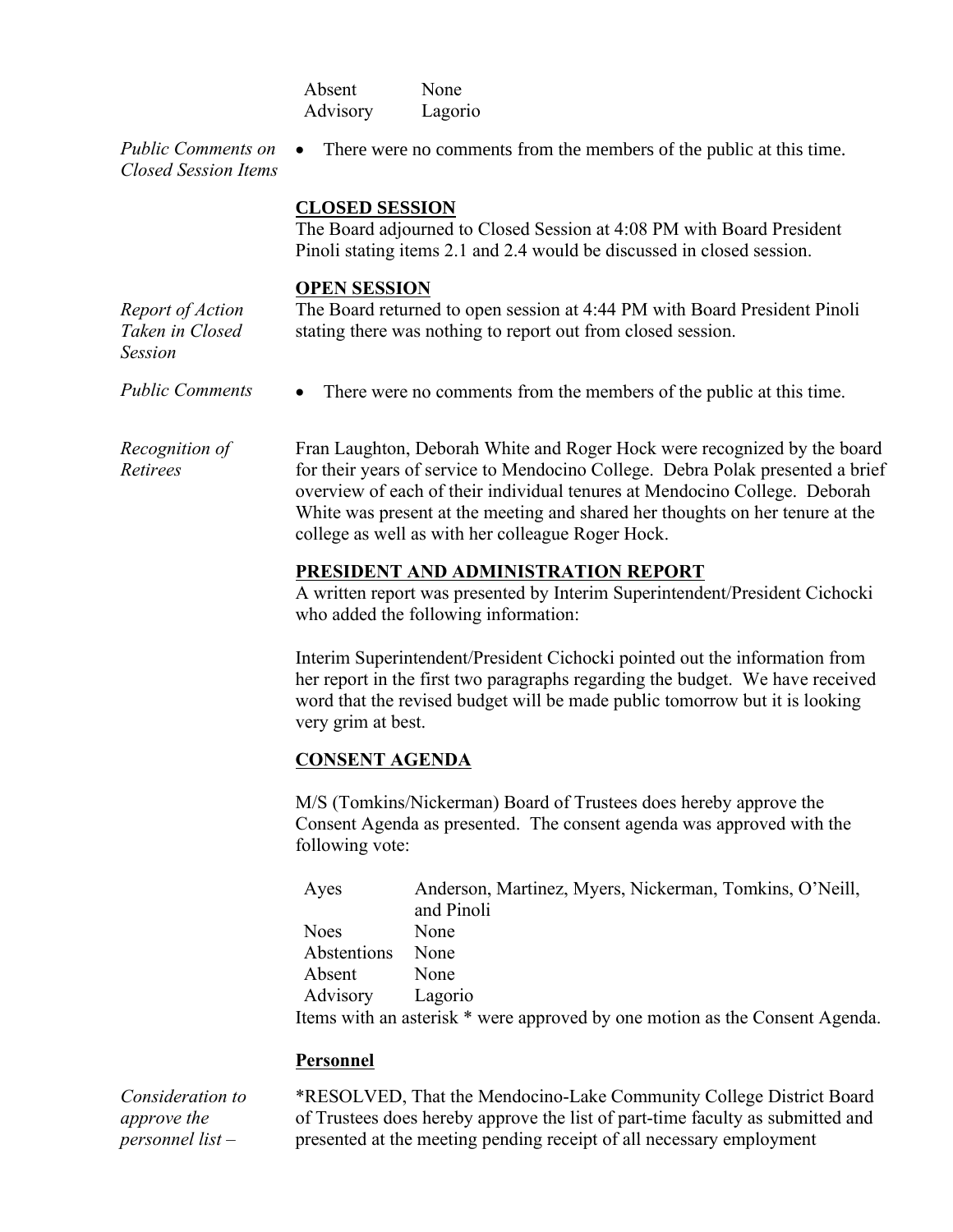| <b>Part-Time Faculty</b> |  |  |  |  |  |
|--------------------------|--|--|--|--|--|
|--------------------------|--|--|--|--|--|

*Consideration of Rescinded Request for Lateral Transfer – Classified*

*Consideration of Mendocino-Lake Community College Part Time Faculty Bargaining Unit/MPFA 2018- 2021 Tentative Agreement* 

*Fiscal Report as of March 31, 2020*

*Part-Property* equirements.

\*RESOLVED, That the Mendocino-Lake Community College District Board of Trustees does hereby ratify that the transfer of Cathleen Kucz, Accounting Specialist, is rescinded.

\*RESOLVED, That the Mendocino-Lake Community College District Board of Trustees hereby ratifies the 2018-2021 Tentative Agreement between the Mendocino-Lake Community College District and the Mendocino Part-Time Faculty Association (MPFA).

#### **Other Items**

\*RESOLVED, That the Mendocino-Lake Community College District Board of Trustees does hereby accept the fiscal report as of March 31, 2020 as presented.

*Quarterly Fiscal Status Report – AB2910*

\*RESOLVED, That the Mendocino-Lake Community College District Board of Trustees does hereby accept the quarterly fiscal status report as presented.

*Student Trustee Privileges*

\*RESOLVED, That the Mendocino-Lake Community College District Board of Trustees does hereby maintain the Student Trustee Privileges as presented.

#### **ACTION ITEM**

This item was pulled from the consent agenda for additional background information. Interim Superintendent/President Cichocki informed the board about the history of the report as well as the requirements we have regarding submission to the State each year.

After review and discussion, the board took the following action:

M/S (O'Neill/Myers) to approve the certification of the Equal Employment Opportunity Fund Multiple Method Allocation Model Certification Form, Fiscal Year 2019/20.

| Ayes        | Anderson, Martinez, Myers, Nickerman, O'Neill, Tomkins |
|-------------|--------------------------------------------------------|
|             | and Pinoli                                             |
| <b>Noes</b> | None                                                   |
| Abstentions | None                                                   |
| Absent      | None                                                   |
| Advisory    | Lagorio                                                |

### **INFORMATION/ACTION ITEM**

*Consideration of Equal Employment Opportunity (EEO) Fund Multiple Method Allocation Model Certification Form – Fiscal Year 2019/20*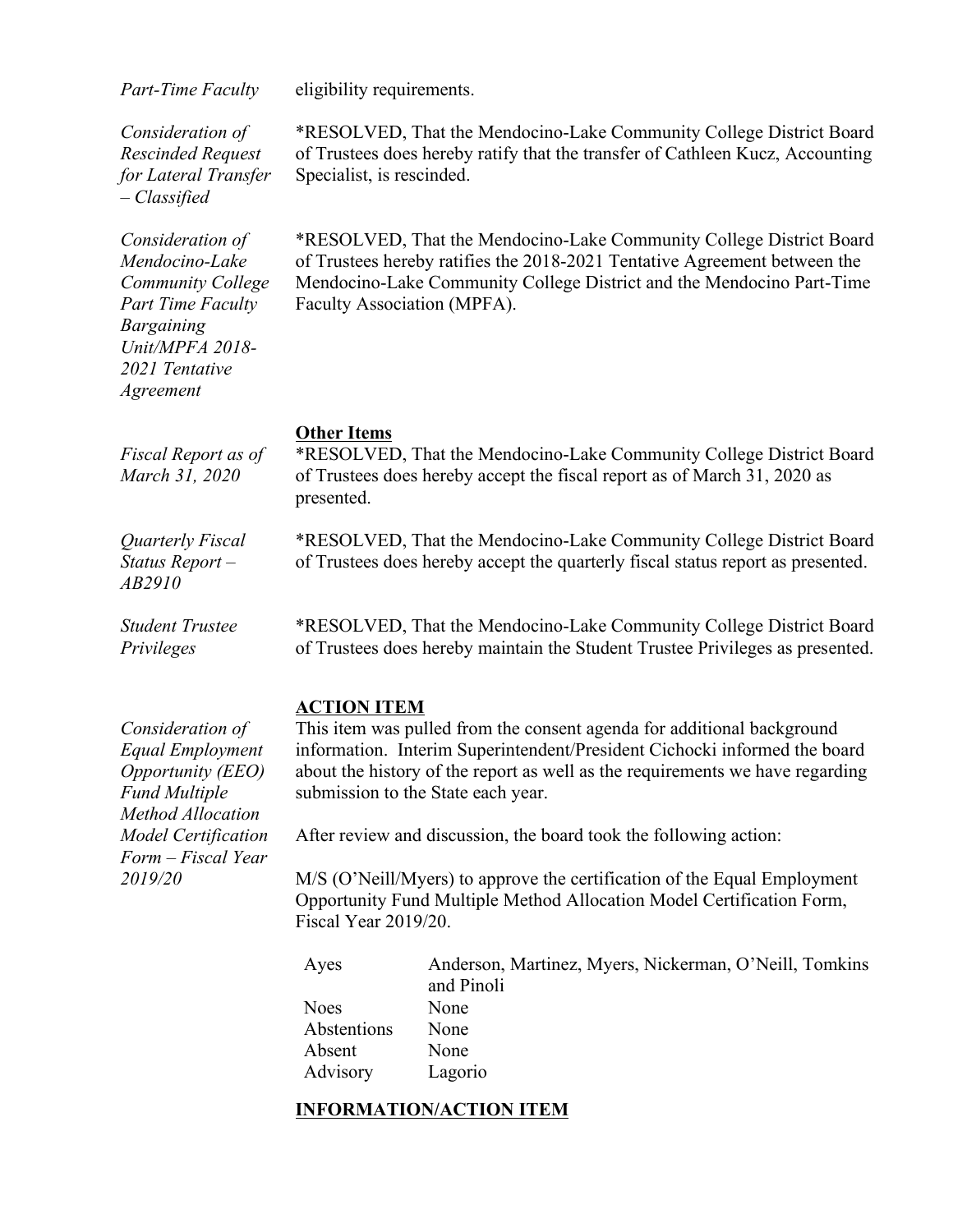| Superintendent/Presi<br>dent Search                                                                  | community.                                                                                                                                                                                                              | Board President Pinoli informed the board there are four candidates that have<br>been sent forward by the interview committee for final consideration for the<br>Interim Superintendent/President position. The interview committee consisted<br>of 16 different people including a student as well as a member of the |  |
|------------------------------------------------------------------------------------------------------|-------------------------------------------------------------------------------------------------------------------------------------------------------------------------------------------------------------------------|------------------------------------------------------------------------------------------------------------------------------------------------------------------------------------------------------------------------------------------------------------------------------------------------------------------------|--|
|                                                                                                      | beginning at 11:30 AM.                                                                                                                                                                                                  | He thanked the committee again for the countless hours they committed to this<br>monumental task. He added the Trustees will be meeting tomorrow with the<br>four finalist candidates and will also be meeting again next week to make their<br>final determination. Next week's meeting will be held on May 20, 2020  |  |
| Public Hearing on<br><b>Proposed Battery</b>                                                         |                                                                                                                                                                                                                         | The Board President opened the public hearing at 5:22 PM.                                                                                                                                                                                                                                                              |  |
| <b>Energy Storage</b><br>System                                                                      | No members of the public addressed the board regarding the proposed battery<br>Energy Storage System. Hearing no comments, the public hearing was closed<br>at 5:23 PM.                                                 |                                                                                                                                                                                                                                                                                                                        |  |
| Consideration to<br><b>Adopt Resolution</b><br>$\#05 - 20 - 01$                                      | <b>ACTION ITEMS</b><br>following action:                                                                                                                                                                                | After reviewing the information presented and discussion, the board took the                                                                                                                                                                                                                                           |  |
| Authorizing<br>Administration to<br><b>Approve Battery</b><br><b>Energy Storage</b><br><b>System</b> |                                                                                                                                                                                                                         | M/S (Myers/Martinez) that the Mendocino-Lake Community College District<br>Board of Trustees does hereby approve Resolution 05-20-01 and authorizes the<br>Interim Superintendent/President to review and approve a battery energy<br>storage system with SunPower Corporation with the following vote:                |  |
|                                                                                                      | Ayes<br><b>Noes</b><br>Abstentions<br>Absent                                                                                                                                                                            | Anderson, Martinez, Myers, O'Neill, Tomkins and Pinoli<br>Nickerman<br>None<br>None                                                                                                                                                                                                                                    |  |
| Classified<br>Professionals Week                                                                     | Advisory<br>following action:                                                                                                                                                                                           | Lagorio<br>After reviewing the information presented and discussion, the board took the                                                                                                                                                                                                                                |  |
| $-$ Resolution 05-20-<br>02                                                                          | M/S (Martinez/O'Neill) that the Mendocino-Lake Community College District<br>Board of Trustees does hereby adopt Resolution 05-20-02 in honor of<br>Classified Professionals Week as presented with the following vote: |                                                                                                                                                                                                                                                                                                                        |  |
|                                                                                                      | Ayes                                                                                                                                                                                                                    | Anderson, Martinez, Myers, Nickerman, O'Neill, Tomkins<br>and Pinoli                                                                                                                                                                                                                                                   |  |
|                                                                                                      | <b>Noes</b>                                                                                                                                                                                                             | None                                                                                                                                                                                                                                                                                                                   |  |
|                                                                                                      | Abstentions                                                                                                                                                                                                             | None                                                                                                                                                                                                                                                                                                                   |  |
|                                                                                                      | Absent<br>Advisory                                                                                                                                                                                                      | None<br>Lagorio                                                                                                                                                                                                                                                                                                        |  |
| <b>Board Policies and</b>                                                                            |                                                                                                                                                                                                                         | After reviewing the information presented and discussion, the board took the                                                                                                                                                                                                                                           |  |

*Revisions – Second* 

After reviewing the information presented and discussion, the board took the following action: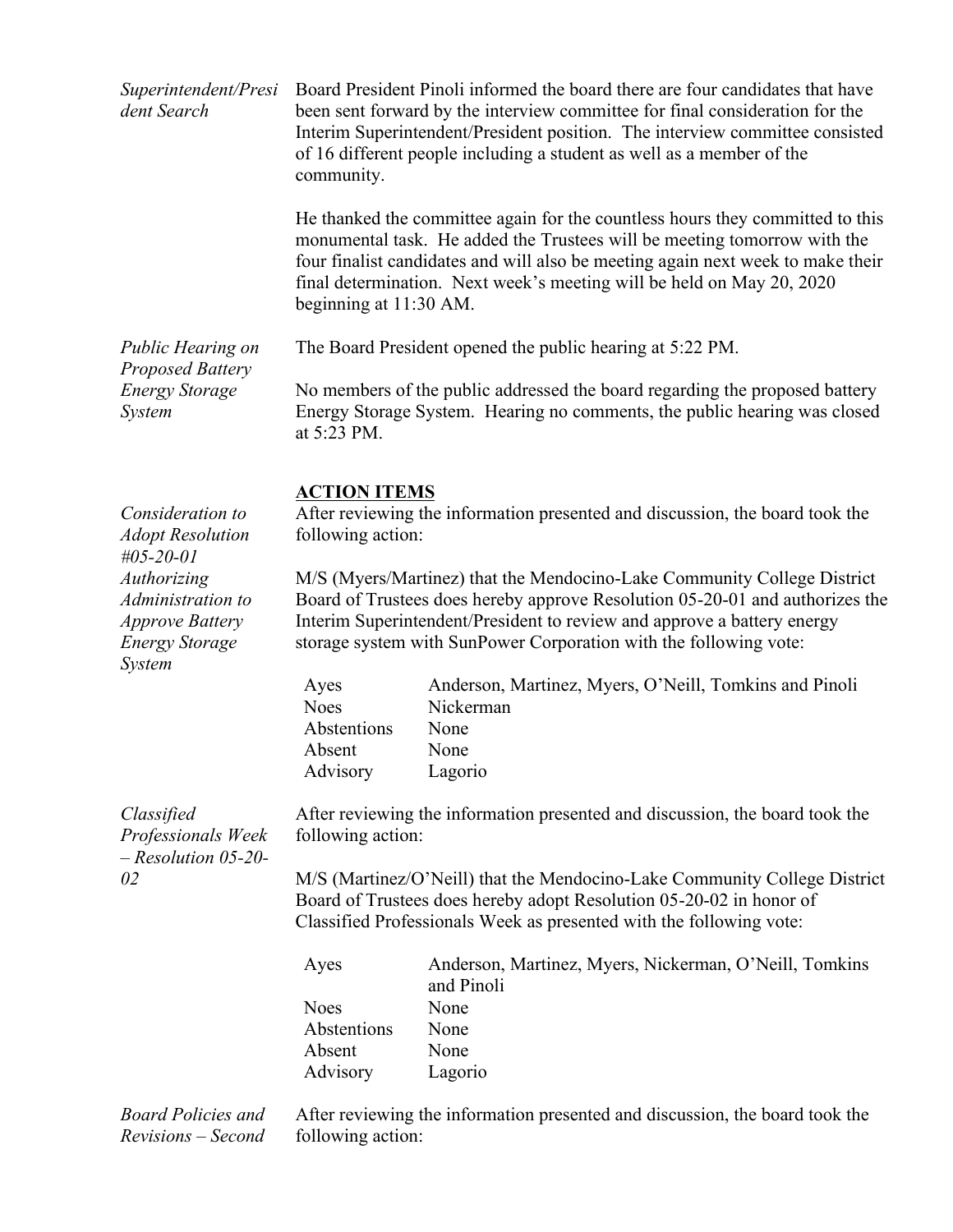| Reading                                                                                               |                                        | M/S (Myers/Anderson) that the Mendocino-Lake Community College District                                                                                                                                                                                                                                  |
|-------------------------------------------------------------------------------------------------------|----------------------------------------|----------------------------------------------------------------------------------------------------------------------------------------------------------------------------------------------------------------------------------------------------------------------------------------------------------|
|                                                                                                       |                                        | Board of Trustees hereby adopts the additions and/or revisions to Board Policy<br>4225 and Board Policy 4400 as presented with the following vote:                                                                                                                                                       |
|                                                                                                       | Ayes                                   | Anderson, Martinez, Myers, Nickerman, O'Neill, Tomkins<br>and Pinoli                                                                                                                                                                                                                                     |
|                                                                                                       | <b>Noes</b><br>Abstentions             | None<br>None                                                                                                                                                                                                                                                                                             |
|                                                                                                       | Absent                                 | None                                                                                                                                                                                                                                                                                                     |
|                                                                                                       | Advisory                               | Lagorio                                                                                                                                                                                                                                                                                                  |
| COVID-19 virus<br>update                                                                              | and Vice President Velasco.            | An update on the current status of the COVID-19 virus pandemic and its<br>impact on the college and it's students was presented by Vice President Polak                                                                                                                                                  |
|                                                                                                       |                                        | <b>INFORMATIONAL REPORTS</b>                                                                                                                                                                                                                                                                             |
| <b>Health Benefits</b><br>Fund Report as of<br>March 31, 2019                                         |                                        | The Health Benefits Fund Report as of March 31, 2020 was submitted as<br>information by Nicole Marin, Director of Human Resources.                                                                                                                                                                       |
| Mendocino College<br>Foundation, Inc.                                                                 | add.                                   | A written informational report was submitted by Katie Fairbairn, Executive<br>Director of the Mendocino College Foundation who stated she had nothing to                                                                                                                                                 |
| <b>Constituents Group</b><br>Reports                                                                  | <b>Academic Senate</b>                 | There was no report submitted from the Academic Senate.                                                                                                                                                                                                                                                  |
|                                                                                                       | <b>Classified Senate</b><br>this time. | Classified Senate President Jeana Thompson stated she had nothing to share at                                                                                                                                                                                                                            |
|                                                                                                       | <b>Management Team</b>                 | A written report was submitted by Management Team President Janelle Bird<br>who stated she had nothing to add.                                                                                                                                                                                           |
| <b>Board Policy</b><br>Additions and<br><b>Revisions</b> - First<br>Reading                           | board meeting.                         | Board policy 3600 – Auxiliary Organizations and Board policy 6700 – Civic<br>Center and Other Facilities Use were presented as information for review.<br>Discussion and/or adoption of these policies will take place at the June 2020                                                                  |
| College and Careers<br><b>Access Pathways</b><br>(CCAP) Partnership<br>$Agreement - First$<br>Reading |                                        | A copy of a new College and Careers Access Pathways (CCAP) partnership<br>agreement with the Round Valley Unified School District is presented as<br>information for review. This agreement will be presented at the June 2020<br>board meeting for discussion and/or approval by the Board of Trustees. |

# **TRUSTEE COMMUNICATION**